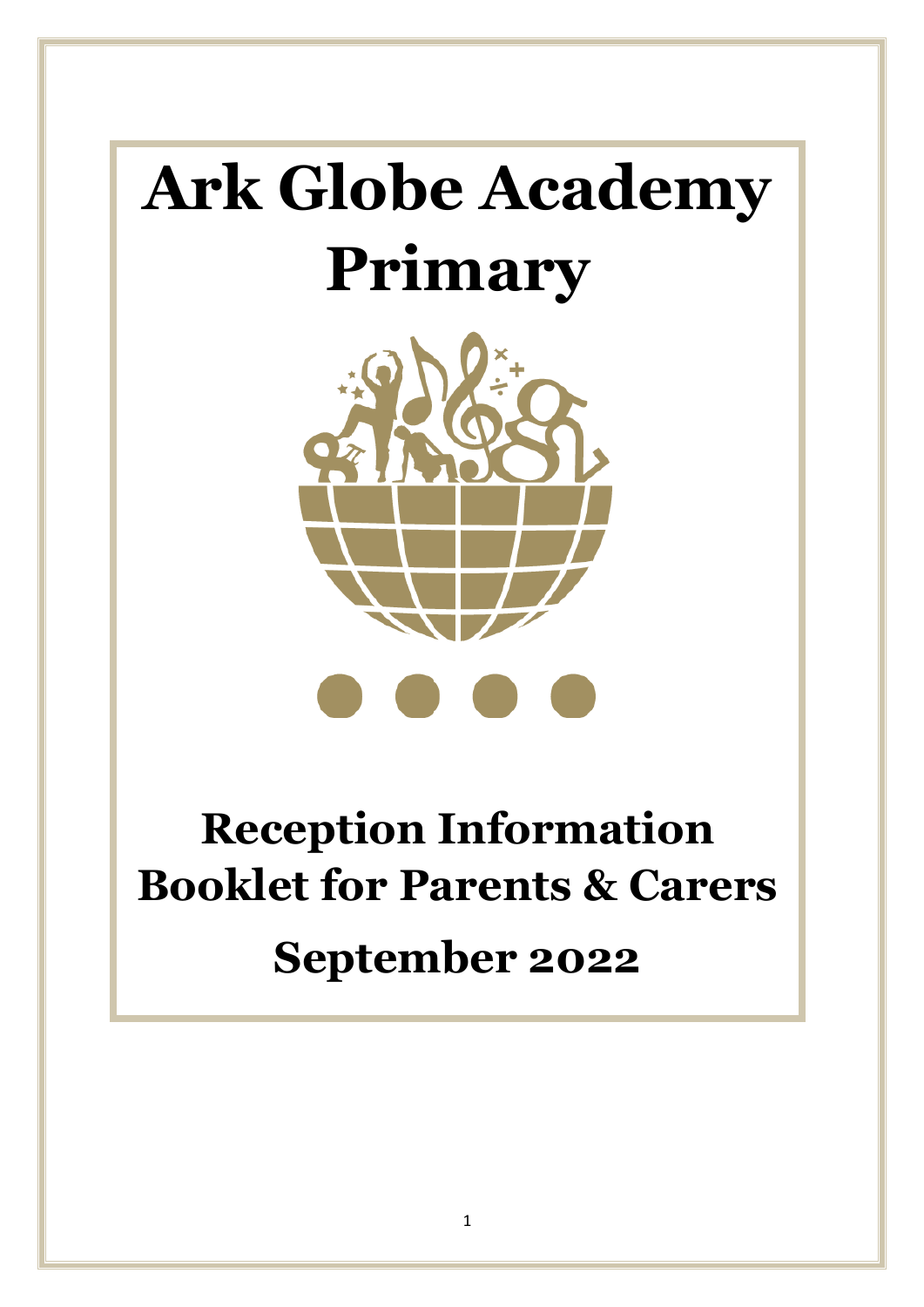#### **Welcome to Ark Globe Academy Primary**

We want your child to feel confident, happy and secure when starting school and we hope this information booklet answers any questions, worries and fears you may have so that you too feel confident when your child starts school.

#### **What is the Foundation Stage?**

This first key stage of learning is the Early Years Foundation Stage (EYFS) for children aged birth to five years and it has its own curriculum. This includes Nursery and Reception. The Foundation Stage makes a crucial contribution to children's early development and learning. It is the time when the groundwork for each child's learning is established and many early skills are developed.

We provide children with a rich variety of learning experiences that are appropriate to their needs. The Foundation Stage is about developing key learning skills such as listening, speaking, concentrating, persistence, physical motor skills, solving problems using trial and error, sharing with others and learning to work and co-operating with others. There are seven areas of learning that make up the Foundation Stage Curriculum:

#### **Three Prime Areas:**

- **Communication and Language** children develop skills and confidence in speaking, listening and understanding in a range of situations.
- **Physical Development**  children develop their co-ordination, control, and movement through being active on a large scale (gross motor skills) as well as a smaller scale (fine motor skills).
- **Personal, Social and Emotional Development** within clear boundaries children build positive relationships, develop social skills and respect for others and manage their own feelings and behaviour.

#### **Four Specific Areas**

- **Literacy** through the daily phonics lesson (Read, Write Inc.) children link sounds and letters and begin to read and write. In addition, there is a daily literacy lesson and planned opportunities for reading. Fine motor skills development and handwriting are also formally taught and practised.
- **Mathematics** through the daily maths lesson (Mathematics Mastery), pupils are taught in short chunks of whole class teaching and focused maths experiences and during the afternoons, maths meetings which include conversations about number, 'everyday' maths and oral rehearsal of number sequences and patterns.
- **Understanding the World** finding out about the past and present, the natural world around them and people, culture and communities.
- **Expressive Arts and Design** exploring a wide range of media and sharing their thoughts, ideas and feelings through a variety of activities in art, music, movement, dance, role-play, and design and technology.

Children in the Foundation Stage need to experience things in a wide variety of contexts and as such, the outdoor learning environment is a large part of the curriculum. Activities across all areas are planned for to allow children the opportunity to develop holistically and grow as individuals.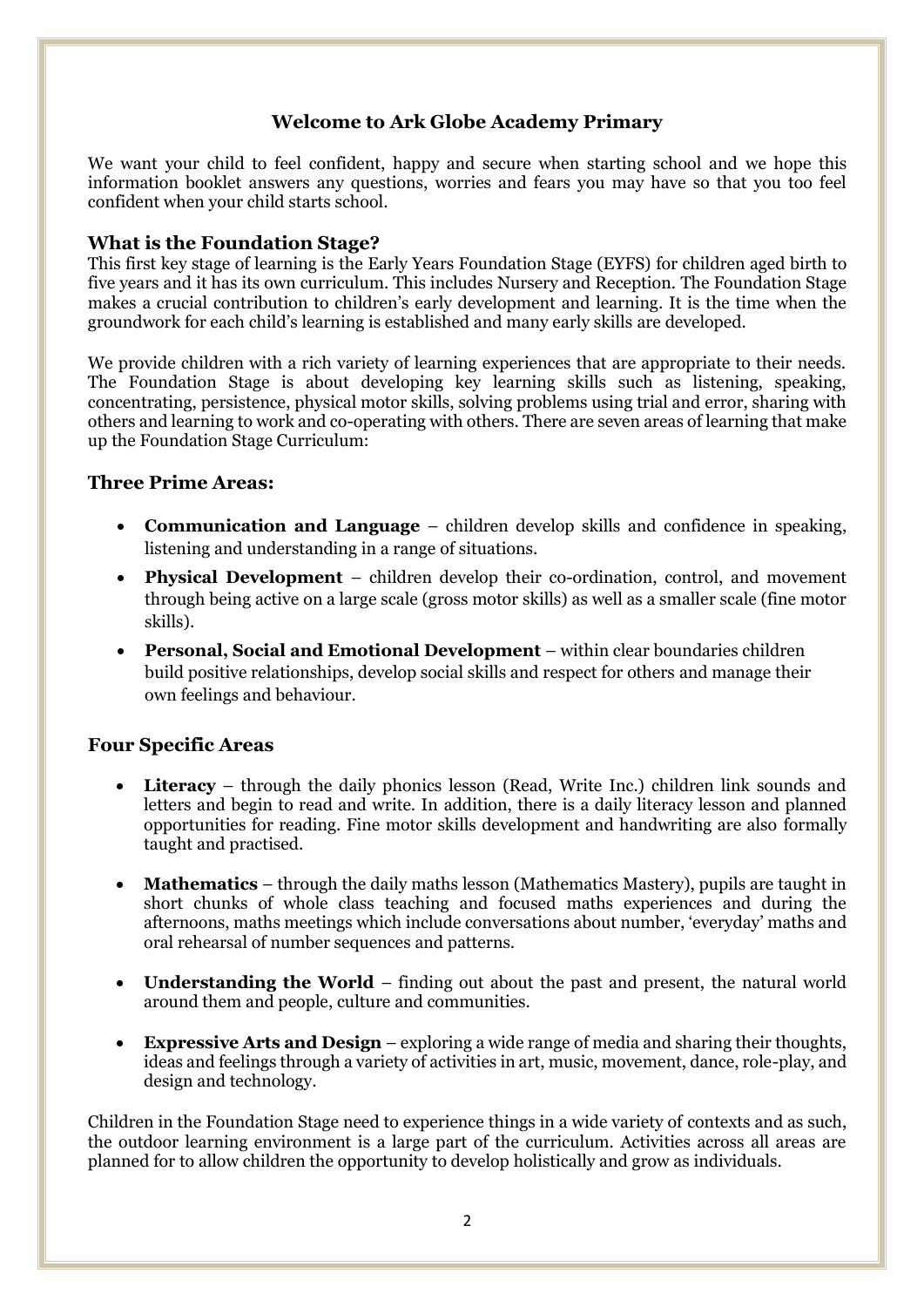Every child has the opportunity to experience situations first-hand through a mix of both play and structured activities. All adults involved in the children's learning keep records on the children's experiences and this feeds into all assessments. These records are kept in online learning journals - EExAT (Early Excellence Assessment Tracker) and show the children's progress over the year. Parents/carers are also able to contribute to EExAT with any learning that takes place at home.

We encourage reading, communication, and mathematical skills from the very beginning. Reading is taught through a structured phonics scheme (Read, Write, Inc) supplemented with a wide range of other books. We encourage parents/carers to work with their children at home by listening to them read on a daily basis, asking questions about what has been read and recording thoughts in their reading record.

We are always pleased to discuss ways in which parents/carers can help their child at each stage of their development.



#### **Reception Classes**

In the Reception classes we work closely with our Nursery; regularly meeting to discuss topics and curriculum matters.

Our classes are named after mathematicians:

#### **Pascal Class**

**Thales Class**

#### **How long will they stay in a Reception Class?**

The children will not move to the next year group (Year 1) until the following September after starting school.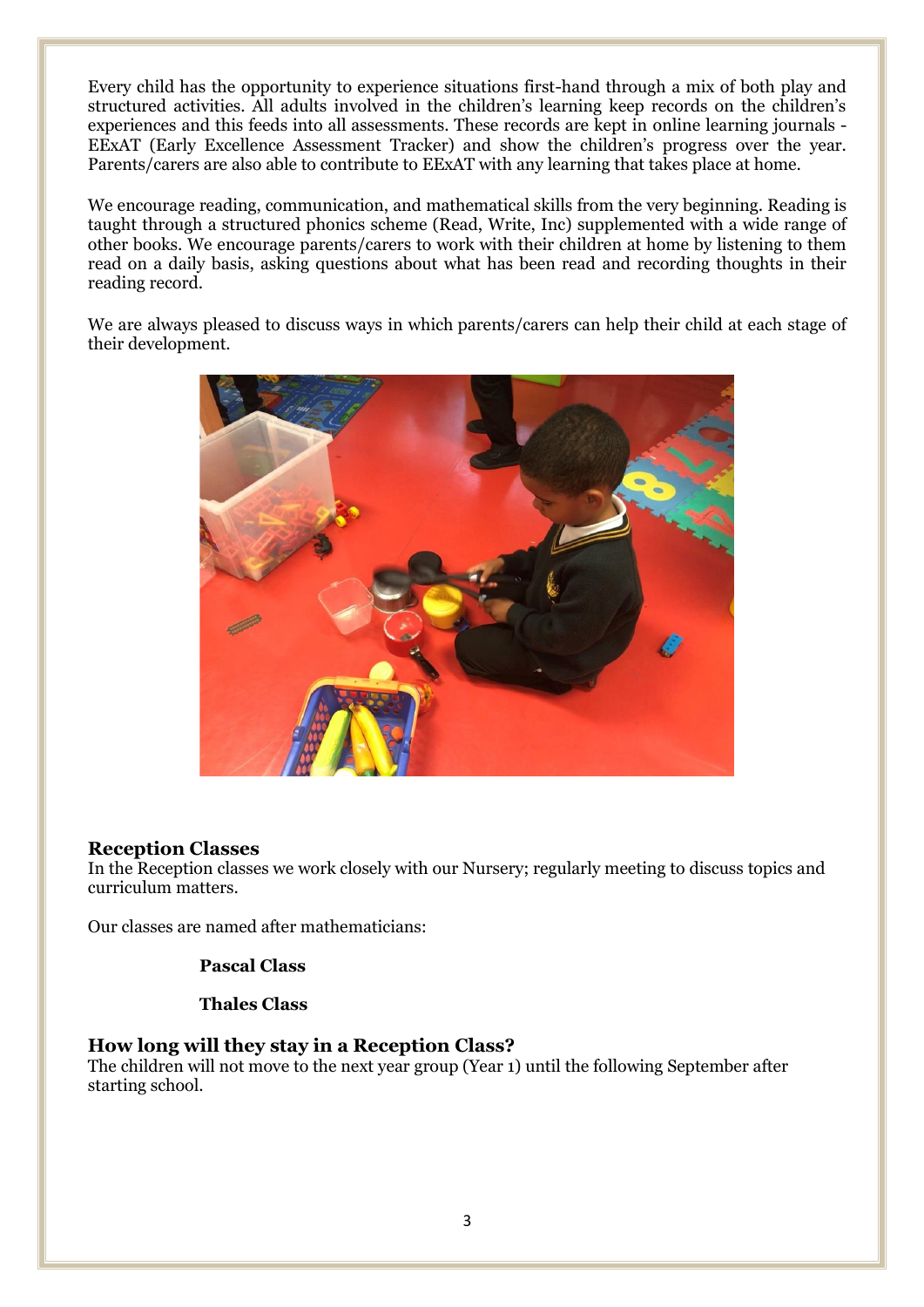#### **Who are the staff in the Foundation Stage?**

**Early Years Phase Leader:** Ms Ruksana Shah

### **Reception Teachers:**<br>**Pascal Class:** Ms I

**Pascal Class:** Ms R. Shah (Early Years Leader and Class teacher)

**Thales Class:** Ms J. Carpenter (Class teacher)

The children will also have contact with lots of other staff but will include:

**Primary Principal:** Ms S. Colburn **Vice Principal:** Ms H. Parsons **Assistant Principal Inclusion:** Ms A. Kenshole **Art Teacher:** Mrs P. Sanders **Sports Coach:** Mr Malachi



#### **Nursery to Reception**

#### **What are the transition arrangements?**

Pupils who attend our Nursery and will be starting in our Reception, will visit Reception during their Nursery sessions. The Reception teachers will also visit the Nursery children at play and story times so the children can become familiar with their new teachers.

Face to face meetings with our families and their children will take place in early July. This short meeting will be a chance for us to find out more information about your child as well as discussing any worries that you may have. We will also be organising 'Stay and Play' sessions so the children can see each other prior to September 2022.

Reception pupils will all start on Tuesday 6 September 2022.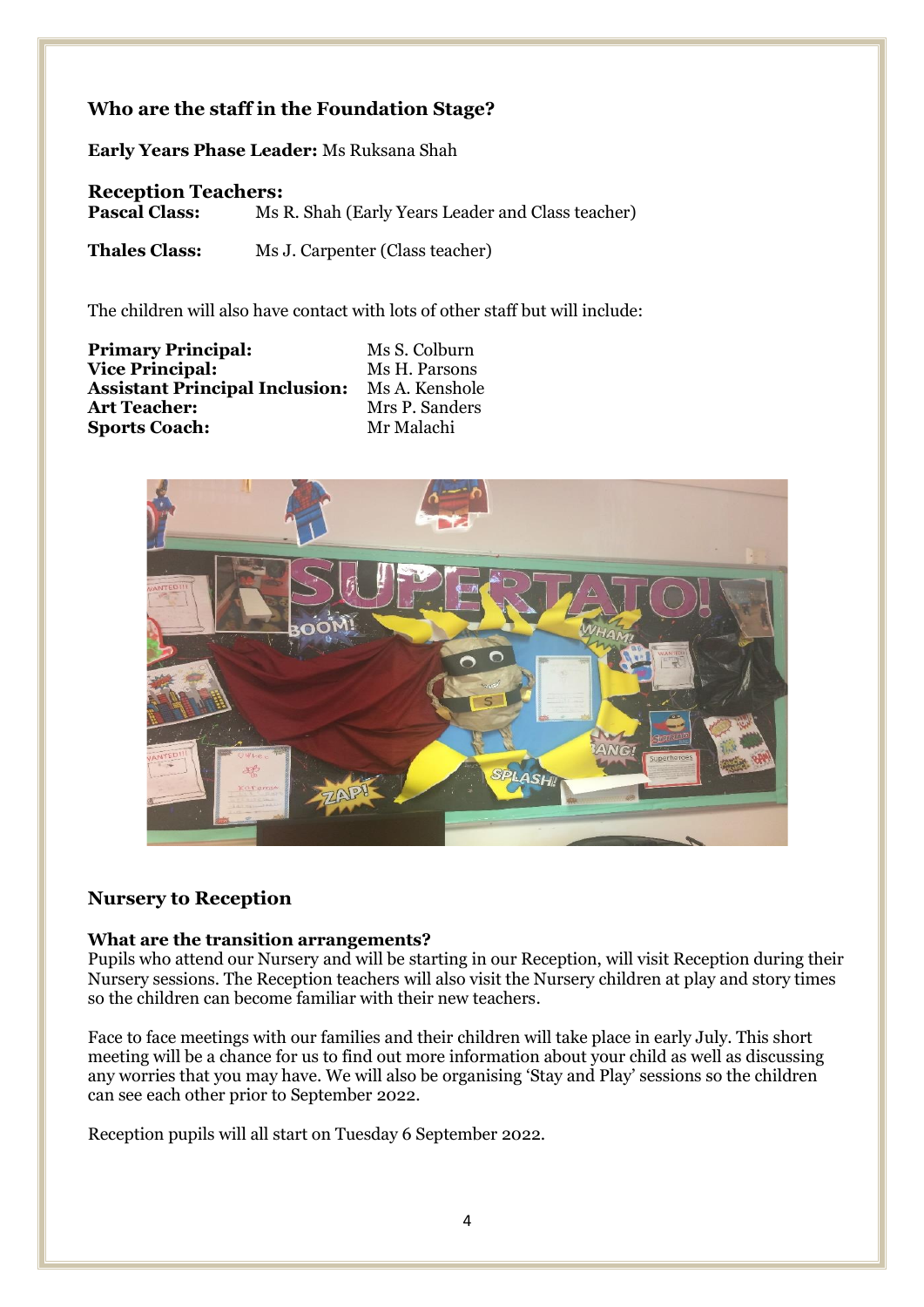#### **What do I do when I bring my child in the mornings?**

The school red gate opens at **8:25am** and you can bring your child to line up outside their classroom door where the class teacher and co-teacher will be ready to receive the children. Please say your goodbyes quickly, even if it seems really hard and the children are reluctant to leave you. For the first few days in September, we are happy if a parent/carer takes their child into their classroom to settle them.

All members of the Strategic Leadership Team are on duty in the playground and are on the gate from 8:25am. The primary gate closes at 8:35am and if your child arrives after this time they are classified as late which is then recorded in our registers. Any child who arrives after 9am will receive a U code which counts towards absence. If punctuality becomes a recurring problem, it is then referred to our school Attendance Officer.

At the end of the day, the gate will open at **3:25pm** and you will be able to collect your child from their Reception classroom door. Please try to be on time as children can get upset if they think you might not be picking them up.

#### **What happens if my child is late for school?**

If you arrive after 8:35am, your child will need to enter school via the Primary office. Always let us know if your child is unwell and absent from school. Punctuality to school is very important so children do not miss out on key learning which often takes place at the start of a day.

#### **What do I do when it is not the usual person collecting my child?**

If anyone other than the usual adult is going to collect your child, please notify the school office as soon as possible. We will not hand your child over to anyone who we are not authorised to.

#### **What uniform do I need to get for my child?**

The children will need to have **black leather shoes** (no boots please) and outdoor coats that they are able to fasten and unfasten themselves. We encourage independence at all times.

We would also like all Reception pupils to bring in **wellington boots** (name them please) which will stay at school.

Children are **not** allowed to wear jewellery, make up or nail varnish at school and children with long hair should wear it tied back as much as possible. Hair colour must be natural colours only.

Please ensure all your child's belongings (book bags, clothing, shoes etc) are **named** with their full name. School uniform and PE kit is available from White Hall Clothiers.

#### **School uniform is:**

#### **Girls**

White polo shirt Black v-neck school jumper or school cardigan Black skirt or pinafore dress and black tights /white socks Yellow checked summer school dress and white socks Black trousers Black leather shoes - no boots or fabric shoes please Black or white hijab (no sparkles please)

#### **BOYS**

White polo shirt Black v-neck school jumper Black trousers / shorts Black leather shoes (trainers or shoes with a sports marking ie Nike tick are **not** allowed)

Every child will need a warm, waterproof coat as the children will go outside every day.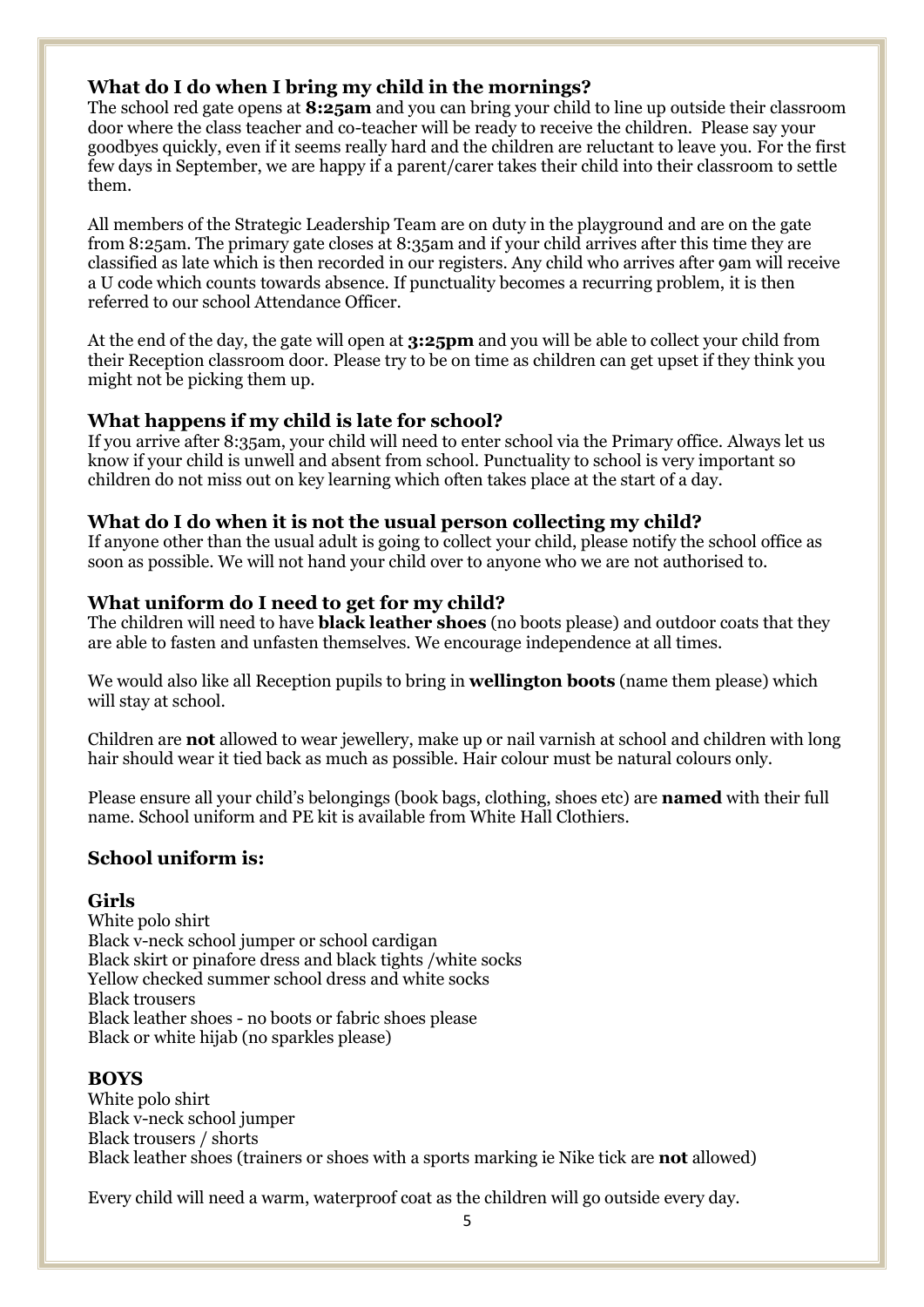Please also provide a school-book bag for every child which must come to school every day.

**PE Kit** White PE polo shirt Black round neck PE jumper Black jogging bottoms / leggings / shorts Trainers (no plimsolls please as these fall off easily) PE bag

On PE days, pupils must wear their PE kit to school.

#### **Please ensure everything is labelled – shoes and trainers too!**

If your child loses an item of clothing or property and is unable to locate it in the classroom, please look in the lost property box located outside in the playground. We discourage toys to be brought to school due to the fact they become lost or broken, unless they are linked to 'show and tell' or a class topic.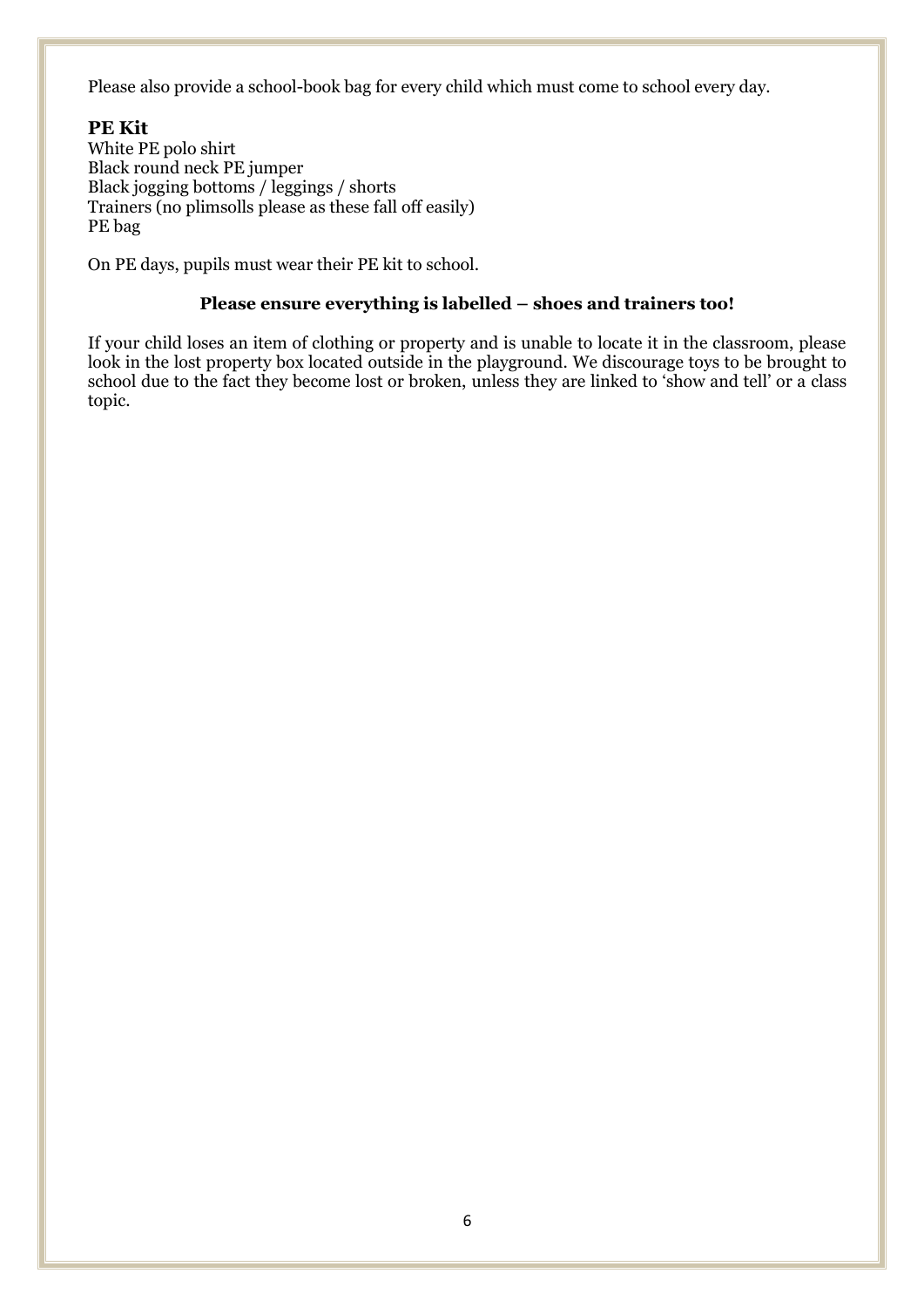#### **During the day...**



#### **Will my child need a snack?**

We provide a healthy snack (fruit) each day in the Reception class continuing the practice of the Nursery. The fruit and vegetables are provided under the 'School Fruit and Vegetables' scheme introduced by the government, which provides a piece of fruit or vegetable for each child in Foundation Stage and KS1 free of charge. Water is freely available to all pupils and each class has a water fountain outside their classroom.

#### **What happens at lunch?**

All Primary aged pupils in Southwark are provided with a free, hot school lunch and the majority of pupils have a school lunch. Menus are displayed on the school office window and are in a 3-week cycle – they will also be on our school website.

Lunch for our Reception pupils is 11:50am to 1:00pm. They are taken to the dining hall by their class teacher and co-teacher who will help the children get their lunch and cut it up if needed. A wide choice of food is on offer (including vegetarian and halal food). Water and/or milk is also available. Please ensure your child is able to eat independently with a knife, fork and spoon.

However, if your child does not like the lunches, pupils can bring in the own packed lunch. Please be aware that fizzy drinks, sweets, crisps and chocolate are **not permitted**. We are also a 'nut free' school due to a number of pupils with severe allergies.

Once the children have finished their lunch, they go into the playground which is supervised by our co-teachers.

#### **What do I need to do if my child needs medication?**

All medicines are held in the office including any inhalers. Should your child need medication for whatever reason, a consent form must be completed. Please ensure you inform the class teacher if medication is to be taken as they will take the child to the office for it to be given.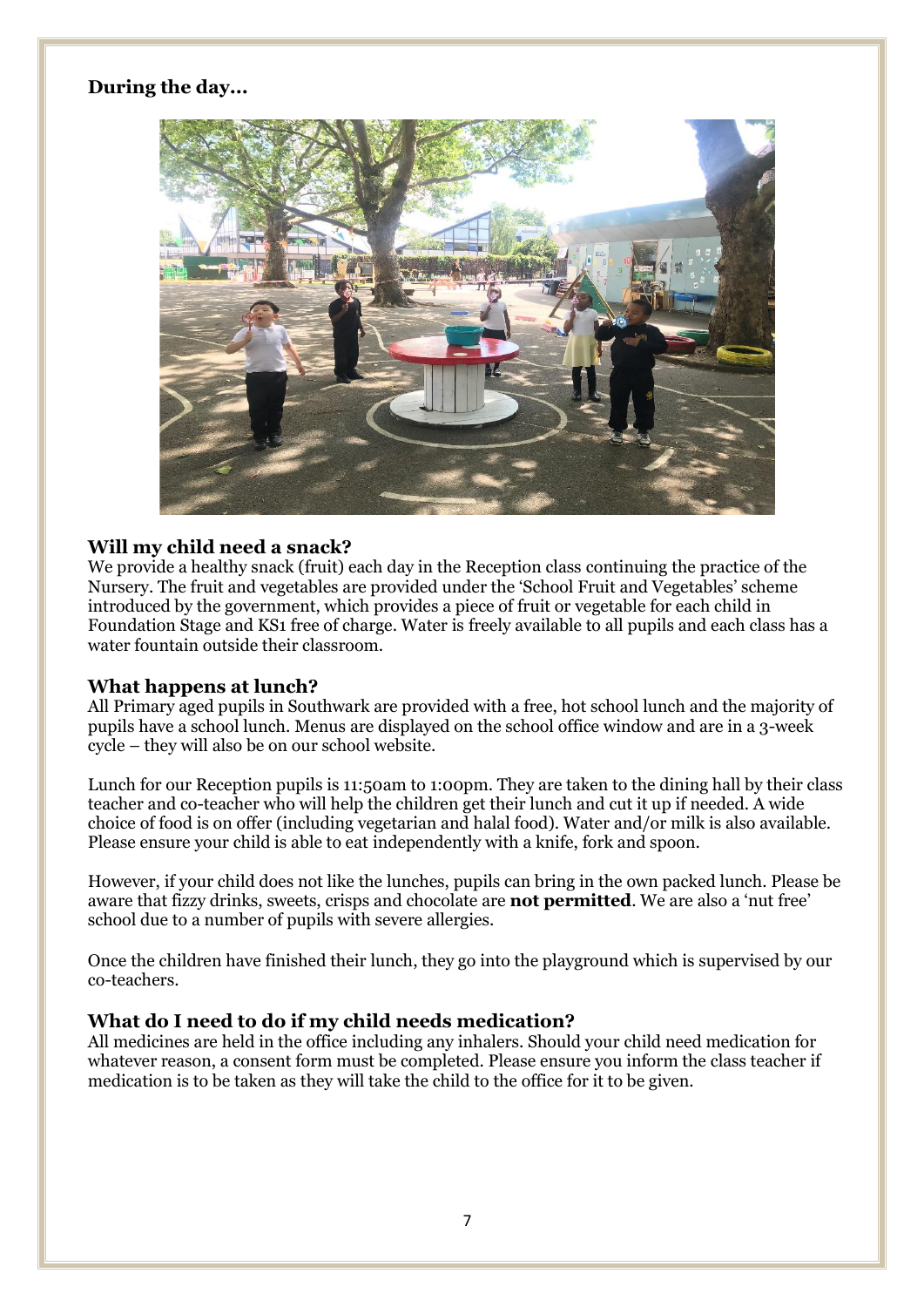#### **What happens if you want to take your child on a holiday in school term time?**

No holiday unless in exceptional circumstances will be authorised by the school.

Any that are taken will be shown on your child's absence reports as unauthorised absence. We work closely with our Attendance Officer to ensure pupils attend our school every day.

Overlapping holidays with the beginning of term also has a negative impact on children as during the first half term of starting school or starting a new class important friendships are made. Continuous sporadic absence also seriously affects children's ability to make and keep friends as they are often not around to play with.

#### **Reception Curriculum**

#### **School Day:**

| 8:30am    | Start of the Day / Lessons start |
|-----------|----------------------------------|
| 10:30am   | <b>Outdoor Play</b>              |
| 11:00am   | Lessons start                    |
| 11:50am   | Lunch                            |
| $1:00$ pm | Afternoon lessons start          |
| 3:30pm    | End of the school day            |

#### **What will my child be doing at school?**

Your child will have daily Phonics (Read, Write Inc.), English and Maths lessons. These will be in the morning. Other areas of the curriculum are taught in the afternoons through 'Discover and Do' sessions.

Much of the curriculum is organised in topics – our Autumn 1 topic is 'All About Me'. During their time in school some of the children's learning will be structured play as it is in the Nursery. There will also be periods of teacher directed learning.

#### **Self-registration**

When the children come into the classroom, they will find their own name from a table and will add it to the registration board. This is to help them recognise their name and also to let staff know children are in school. We will also register them ourselves. Please encourage the children at home over the summer to recognise, read, write and spell their name.

#### **Will my child take reading books home?**

Your child will start bringing picture books home to practise storytelling. Then when they can recognise and sound out some words we will introduce reading books. Lots of reading together at home helps children achieve well in literacy in school. Your child will be given a reading record and we would like you to read the book with your child and discuss what is happening, perhaps asking some questions. The child's reading record should be signed and dated every day. Please add comments when your child has read their book and return book bags daily. Please see your child's teacher if you have any queries about your child's reading.

#### **Will my child have homework?**

All Reception pupils will have homework. Reading is expected every day at home. Other homework is sent home on a Tuesday and it is expected back in school on a Friday. Pupils will have a homework folder.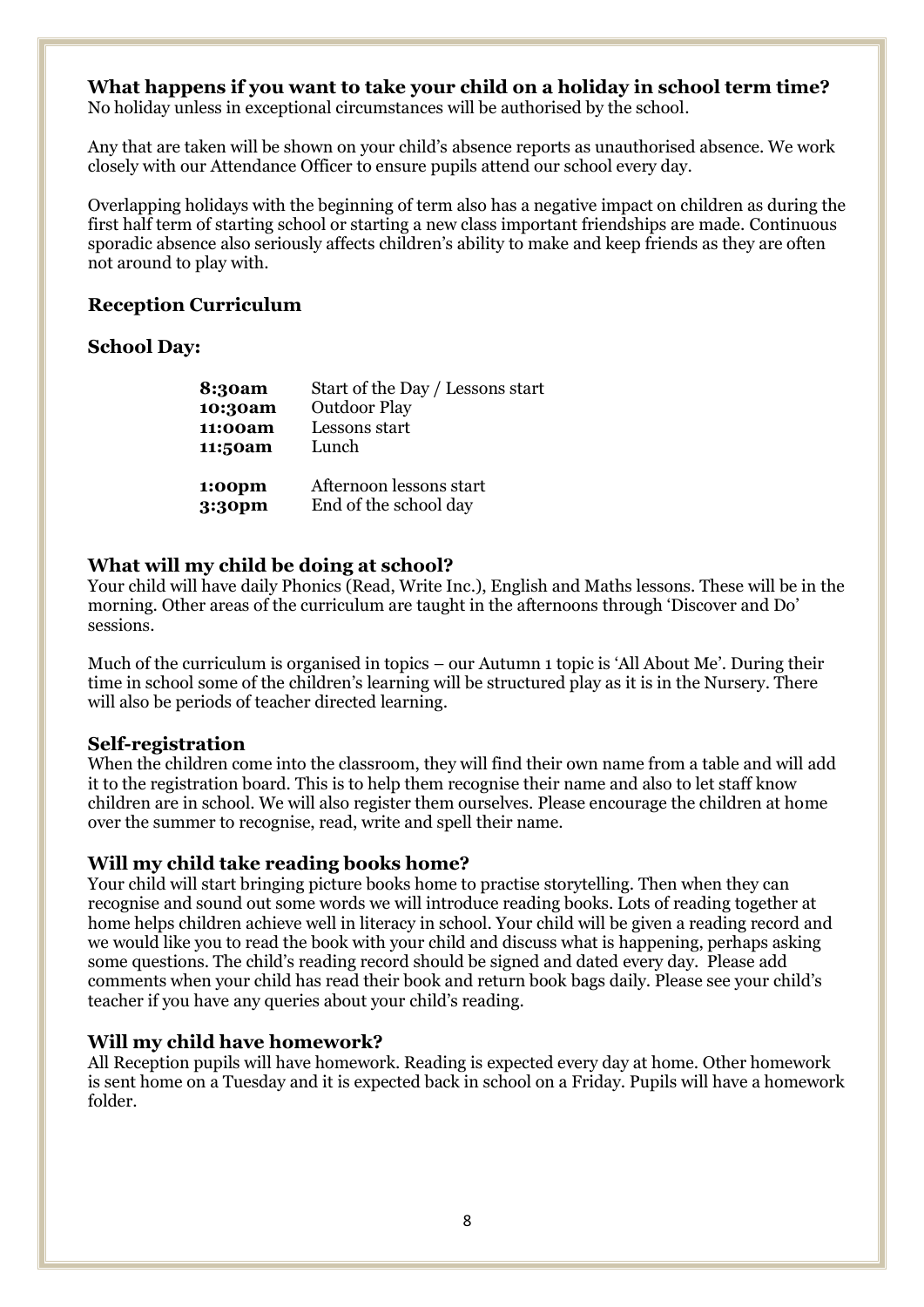#### **Will my child need a book bag?**

Your child needs to keep their reading books and 'reading record' in a book bag – please don't forget to check the book bags regularly for letters and messages. Pupils' work is often sent home as well as homework.

#### **Assessment**

We make regular assessments via observation in adult-directed and child-initiated learning. The assessments form the Foundation Stage Profile, which is submitted to the Local Authority in the final term of the academic year.

#### **Digital Learning Journals**

Our online learning journals are the fundamental way we record your child's progress through the Foundation Stage and we complete these digitally. As part of the ongoing process we record and notate observations, achievements and photographs. Following an EExAT (Early Excellence Assessment Tracker) workshop in early September, we ask you for your contribution to the digital journals, by writing about your child's achievements at home – for example if they have achieved something special.

#### **What should I do if I am worried about my child?**

It is always better to sort out any problems sooner rather than later. In the first instance make an appointment to see your child's teacher, or secondly the Early Years Leader – Ms Shah - who will always be happy to discuss any problems. The time available before school is limited and hectic so issues are better addressed at the end of the school day.

During the year there will also be occasions when parents/carers are invited into school to discuss how their child is progressing.

If you wish to discuss any matter with the Primary Principal, please ask at the school office or speak to Ms Colburn. She is always on the red gate before school and at the end of school.

#### **Do you offer before and after school provision?**

Unfortunately, at present, we are not able to offer a breakfast club or an after-school club.

#### **How can I get involved with my child's school?**

The teachers are always looking for parents/carers to help them in their classes and feel it is a very valuable experience for all. If you could spare a couple of hours each week, please let the school know. We will help with the DBS process.

You can also help from home and we are always grateful to parents/carers who save materials to be used in art and craft work, e.g. buttons, yoghurt pots, corks, lids, shiny bits, foil, ribbon, wool, small boxes, material, cardboard tubes and anything else you think will be useful (please - nothing too big as storage is a problem).